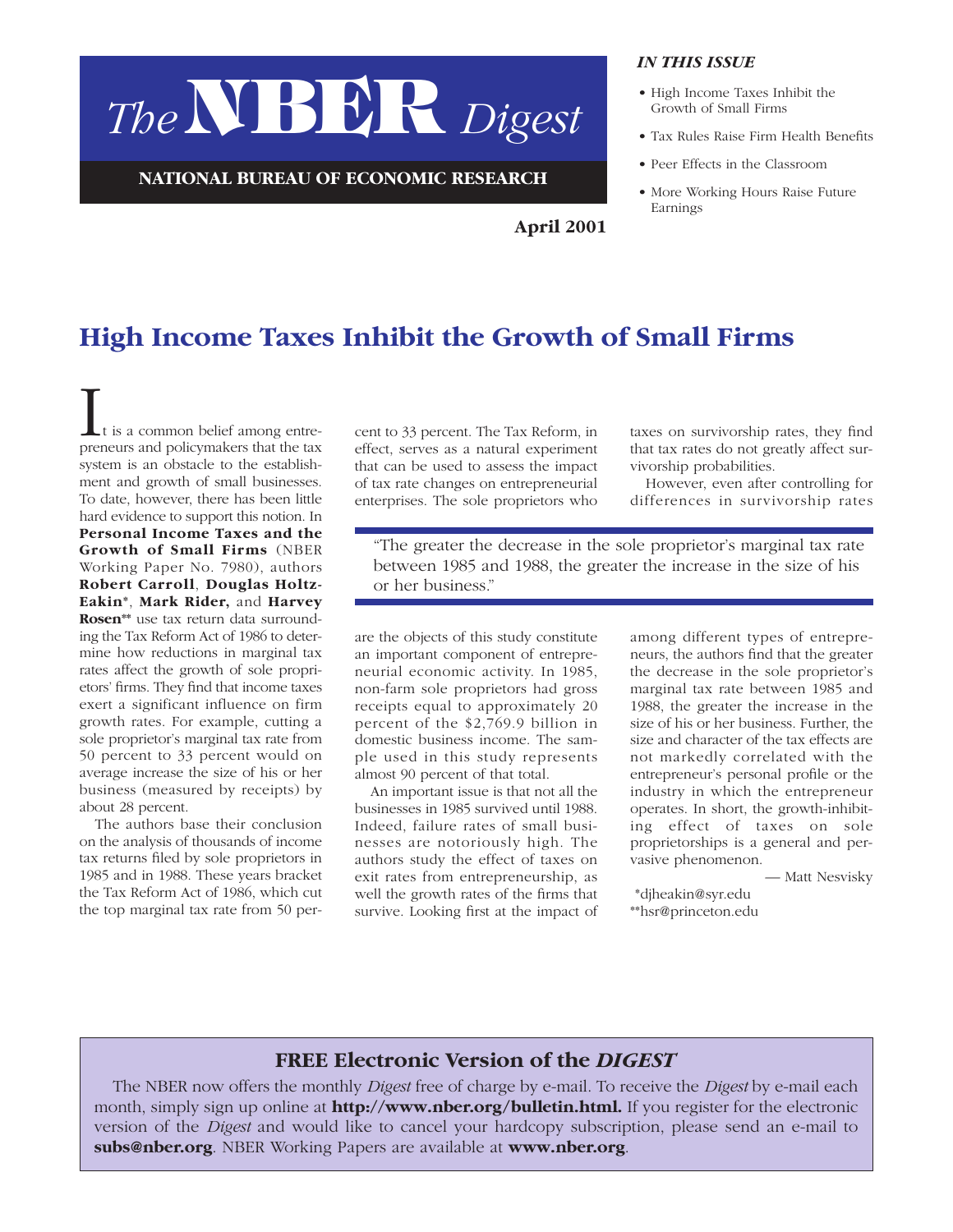## **Tax Rules Raise Firm Health Benefits**

When a business provides its employees with health insurance, that benefit is not subject to either individual income tax, or to the payroll tax that finances the Social Security and Medicare programs. This "tax subsidy" benefits both the company and its employees. So, what would firms do if it were to disappear or diminish in size? Would there be a reduction in employee-provided health insurance coverage and spending? In **How Elastic is the Firm's Demand for Health Insurance?** (NBER Working Paper No. 8021), NBER Research Associate **Jonathan Gruber\*** and his coauthor **Michael Lettau** conclude that firms indeed are fairly responsive to changes in the tax subsidy given to health insurance.

The subsidy is large, costing the federal, state, and local governments more than \$100 billion in lost revenues. Individuals who buy their health insurance directly do not benefit from the subsidy and thus, in effect, pay more. The tax subsidy is also regressive, providing the largest tax break for the most well off employees. And, the subsidy may be leading to "over-insurance" and perhaps to cost inflation in the health sector. At the same time, removing all or part of this subsidy could lead to large reductions in insurance coverage.

Gruber and Lettau assess the impact of the tax subsidy on firms' insurance decisions by comparing firm insurance-offering rates and spending levels to the tax subsidies to insurance for that firm's workers. They use a unique dataset, the Employee Compensation Index (ECI) data collected by the Bureau of Labor Statistics (BLS). These data present information on both firms and a representative sample of workers within those firms. Using these ECI data

from 1983 to 1995, the authors compute the tax subsidy to insurance for the median worker in each firm in each year. This tax subsidy varies significantly across workers of different income levels, over time, and across states, allowing the authors to assess how the subsidy affects firm behavior.

Gruber and Lettau find that firms are fairly sensitive to tax subsidies in their decisions to offer insurance. In particular, for each 10 percent rise in the tax subsidy to insurance for the firm's median worker, the rate of insurance offering rises by about 3 percent. The responsiveness of small

impacts on employer-provided insurance. For example, a radical reform that included health insurance spending by firms in both the state and federal income tax base (but continued to exclude that spending from the payroll tax base) would eliminate 60 percent of the existing subsidy to employer-provided insurance. Such a change would lead to 10–19 percent fewer firms offering insurance, and a reduction in insurance spending among those offering insurance of 20–28 percent. Assuming that those firms that stopped offering insurance were spending the average amount, the total spending per individual on

"For firms with fewer than 100 employees, each 10 percent rise in the subsidy raises health insurance spending levels by almost 7 percent."

firms in their offering decisions is particularly large; for firms with fewer than 100 employees, each 10 percent rise in the subsidy leads to a rise in offering rates of 6 percent. And, such firms are much more responsive in their spending decisions to tax subsidies: each 10 percent rise in the subsidy raises health insurance spending levels by almost 7 percent.

The authors also use their data on the distribution of workers within the firm to ask: which workers' preferences appear to be relevant to firm decisionmaking? Do firms pay attention just to their most highly compensated workers, who have the largest tax subsidies? Or does the "typical" worker have the largest vote? The authors conclude that the right answer is some mix of these two views: firms' insurance decisions are influenced jointly by the tax price of the worker with the median wages in the firm, and by the tax price of the highest paid workers.

The implications of these findings are that tax reforms can have major insurance would decline by 30–42 percent, or \$760–\$1080.

Such a decline would mean that 16- 29 million people would lose their employer-provided coverage. That amounts to 36–66 percent of the size of the current pool of uninsured Americans. Of course, not all of these individuals would become uninsured; some would seek coverage from other sources. But the net result could be a large rise in the number of persons without access to health insurance.

Should income tax rates be cut 10 percent, which is comparable to the proposal of President Bush, the insurance tax price would rise 3.4 percent. Firms would reduce their offerings of insurance by 1.1–1.9 percent, and spend 3.3–4.7 percent less. "Thus, even this very modest tax reform could have a non-trivial impact on the spending of employers on health insurance in the U.S.," Gruber and Lettau note.

— David R. Francis \*gruberj@mit.edu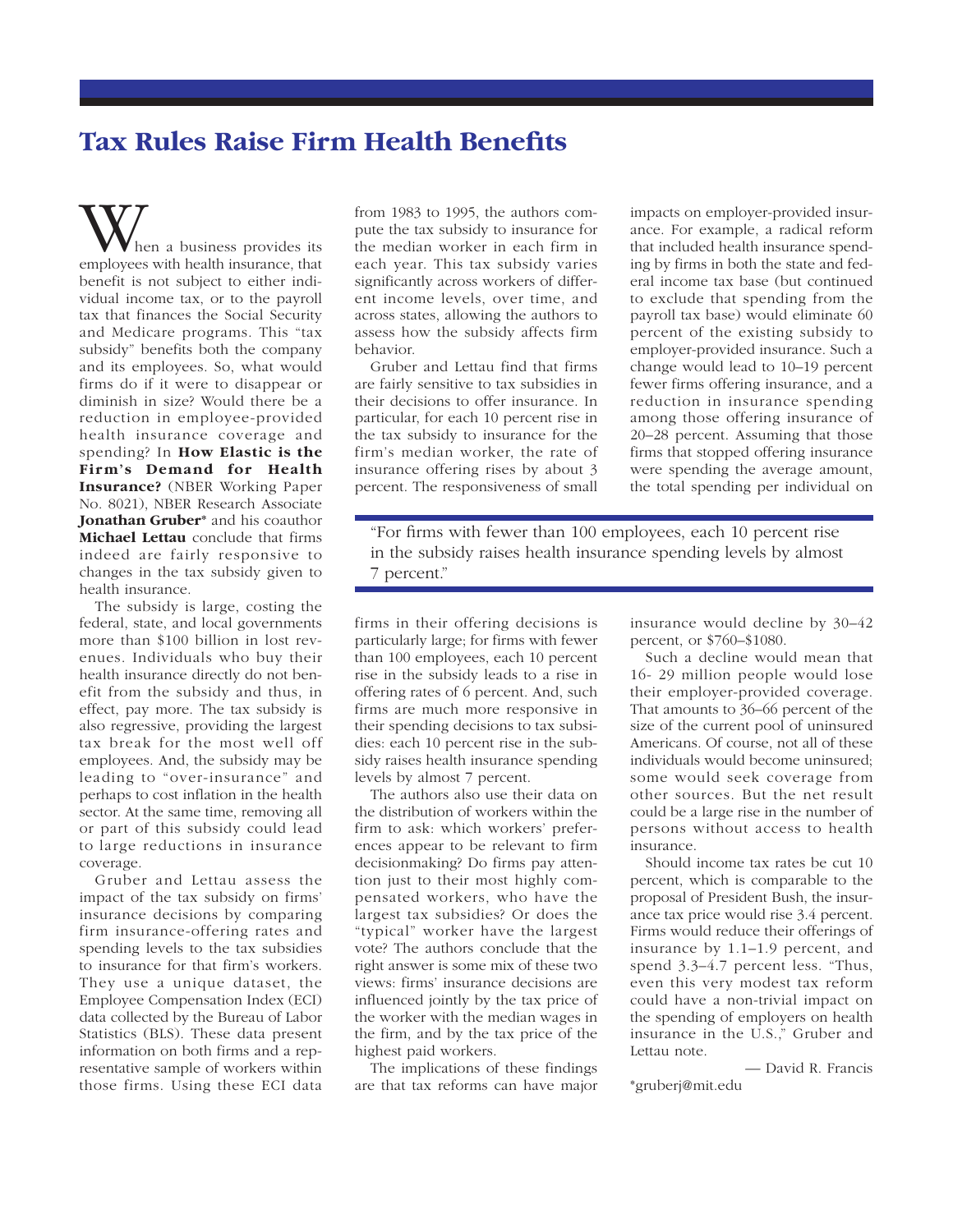## **Peer Effects in the Classroom**

How can advanced economies get the biggest increase in human capital for their education dollar? That is, how productive are their investments in education? In answering these questions, one tricky problem is *"*peer effects": students are "good" peers if they produce positive learning spillovers, so that students exposed to them gain more for each dollar spent on their education, or "bad" peers if they have the reverse effect.

It is hard to know whether such peer effects exist, but if they do, they are crucial to current debates on which policies maximize the productivity of a country's education spending. The United States is debating school choice; European countries are discussing whether to eliminate ability tracks from their education systems; Latin American countries are debating whether to devolve control and funding of education to localities. Many arguments against school choice, decentralized funding, and ability tracking rest on the belief that peer effects are important and have a particular asymmetry: that is, bad peers gain more by being exposed to good peers than good peers lose by being exposed to bad peers. If this asymmetry is strong, then investments in human capital are maximized when students are *forced* to attend schools with a broad array of abilities and backgrounds. Such coercion is obviously impossible with ability tracking and can be hard to achieve with choice or local funding.

In **Peer Effects in the Classroom: Learning From Gender and Race Variation** (NBER Working Paper No. 7867), **NBER Research Associate Caroline Hoxby** tries to determine whether peer effects exist and, if they do, what form they take. She begins by noting that true peer effects are hard to measure. Parents who provide home environments that are good for learning tend to select the same schools. Even within a school, interested parents lobby to have their children assigned to particular teachers. Thus, if high achievers tend to be clumped in some classrooms and low achievers in other classrooms, we should not assume that

the achievement differences are caused by peer effects. Most of the differences are probably due to parents, who would influence their children a lot even if they could not get them in classrooms with particular groups of peers.

It is not just parents' activities that make peer effects hard to measure, though; it is also schools' activities. Students with similar abilities may be

1999 (the Texas Schools Microdata Sample). Her measure of achievement is a student's score on the Texas Assessment of Academic Skills, which is administered in all Texas public schools.

Hoxby finds that peer effects do exist. For instance, having a more female peer group raises both male and female scores in reading and

"Students who are exposed to unusually low achieving cohorts tend to score lower themselves."

assigned to the same classroom in order to make it easier to teach. Teachers with a knack for handling the unruly students may have classes full of them. Thus, classroom achievement could differ because the initial student composition differs, not because peers influence one another.

To identify true peer effects, Hoxby compares groups within a given school that differ randomly in peer composition. To illustrate: suppose that a family shows up for kindergarten with their older son and finds that, simply because of random variation in local births, that son's cohort is 80 percent female. The next year, they show up with their younger son and find that, also because of random variation, that son's cohort is 30 percent female. Their two sons now will go through elementary school consistently experiencing classrooms that have different peer composition on average. Their older son will be exposed to more female students (who tend to be higher achievers and less disruptive in elementary school). Their younger son will be exposed to more male students. Because the two boys have the same parents and the same school, the main difference in their experience will be peers. If it turns out that male students systematically do better (or worse) when exposed to more female students, then that difference must be attributable to peer effects.

Hoxby also compares school cohorts that differ in racial composition or initial achievement, rather than in gender composition. She uses data from the entire population of elementary students in Texas from 1990 to math. Only some of the "good" peer effect of females can be direct learning spillovers: females do not know math better than males on average, although they are better readers. The fact that females raise *math* scores thus must be due to phenomena more general than direct learning spillovers for instance, females' lower tendency to disrupt.

In Texas, black and Hispanic students tend to enter school with lower initial achievement. Does this matter? Hoxby finds that students who are exposed to unusually low achieving cohorts tend to score lower themselves. Interestingly enough, black students appear to be particularly affected by the achievement of other black students. Hispanic students appear to be particularly affected by the achievement of other Hispanic students and to do better when in majority Hispanic cohorts. It may be that in classes with more Hispanics, a student who is learning English is more likely to find a bilingual student who helps him out.

Hoxby finds little evidence of a *general* asymmetry, though, such as low achievers gaining more by being with high achievers and high achievers losing by being with low achievers. After taking steps to eliminate changes in achievement that could be caused by general time trends or unusual events — such as the appearance of an especially good teacher in one school — Hoxby concludes that, on average, a student's own test score rises by 0.10 to 0.55 points when he or she is surrounded by peers who score one point higher.

— Linda Gorman